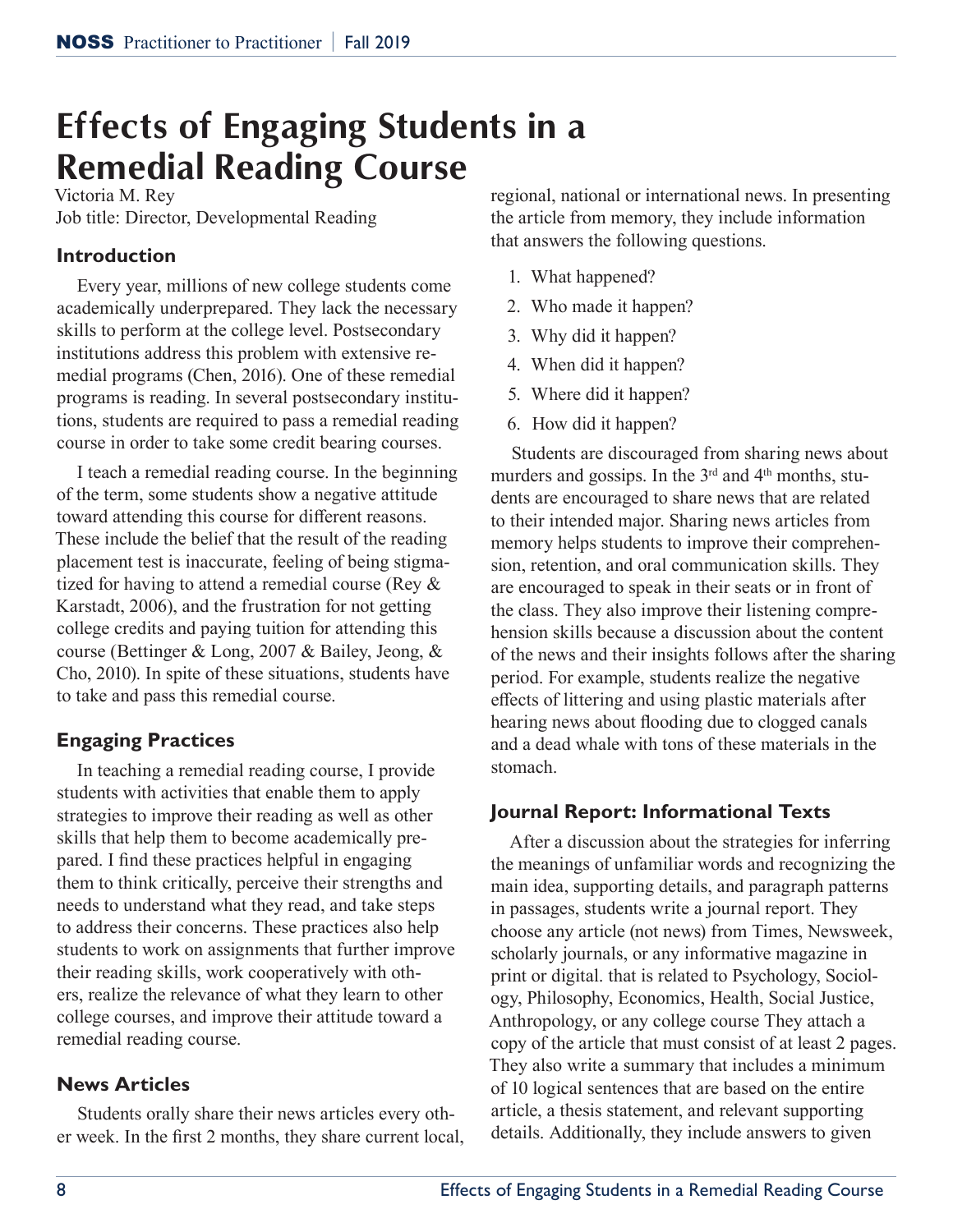questions and details that support their answers. Finally, they write the meanings of 5 vocabulary words that are found in the article and use these in sentences. The journal report guide is found in Appendix A (Rey, 2017). Preparing a journal report enables students to improve their skills of inferring the meanings of unfamiliar words, identifying the main idea, providing details to support the main idea, sensing relationships among ideas, recognizing paragraph patterns, summarizing, and realizing the importance of the skills that they acquire in a remedial reading course.

## **Journal Report: Inspirational Stories**

Students choose any story or featured article (not news article) that could motivate a person to pursue a goal; change one's negative perspective to a positive one; propel someone to be hopeful in spite of adversities; or encourage an individual to appreciate one's talents, skills, position, work, physical status, or financial capability They choose an article with at least

2 pages from any newspaper, magazine or online sources. They attach a copy of the article to a journal report that includes a summary and answers to 5 questions. The answer to every question is followed by at least 4 relevant supports. A copy of the reader response journal guide is found in Appendix B (Rey, 2017). Students enjoy presenting their inspirational stories in class and sharing their insights or lessons from these stories. Writing a journal response to every question improves students' ability in supporting their point with relevant and logical details. Some of their comments include their appreciation for what they have; desire to do their best in different situations; admiration for people who share their time, money, resources, and talents with others; and additional knowledge about people from different walks of life.

# **Journal Report: Short Story or Novel**

After a discussion of story elements such as characters, setting, theme, plot, and point of view, students write a summary that consists of at least fifteen logical sentences that show the beginning, middle and end of the story and clearly reflects the story elements. They also answer five questions and provide supports for their answers. The guide to the story journal report is shown in Appendix C. Completing this journal report and orally sharing the summary of a story in

class help students to recognize the elements of a story, write a main idea and supporting details, improve vocabulary, written, and oral communication skills, and read for pleasure or entertainment.

# **Completing Arguments**

After discussing the point and supports in an argument, students work in groups and provide clear, accurate, and relevant supports to one of the following points (Rey, 2017).

- 1. We should use solar energy as a source of electricity.
- 2. The quest for a healthy body can lead to unpleasant situations.
- 3. The death penalty is a vital tool in the fight against crime.
- 4. Education is a key to personal success.

This activity enables students to recognize the parts of an argument; provides clear, accurate, and relevant supports to an argument; communicate ideas; and work cooperatively in groups.

## **Conclusions**

Engaging students who attend a remedial reading course helps them in various ways. They recognize their strengths and needs relating to reading by applying different reading skills in various activities such as sharing news articles; writing journal reports on an informational text that is related to any college course that they take during the term, an inspirational story, and a novel or a short story; and working cooperatively with others in forming arguments. These activities also enable them to think critically and to use appropriate strategies to better understand what they read. These further improve their ability to infer the meanings of unfamiliar words, recognize the main idea and supporting details, connect ideas in sentences and paragraphs, summarize a passage or a story, infer implied ideas, recognize paragraph patterns, distinguish facts from opinions, and construct arguments. These skills help students to be career and college ready (Common Core State Standards Initiative, 2010),. They respond to what they read in oral and written forms and work cooperatively with classmates. Responding to texts is beneficial to students (Becker, 1999; Blue, 2012; Brooks & Browne, 2012; Galda, &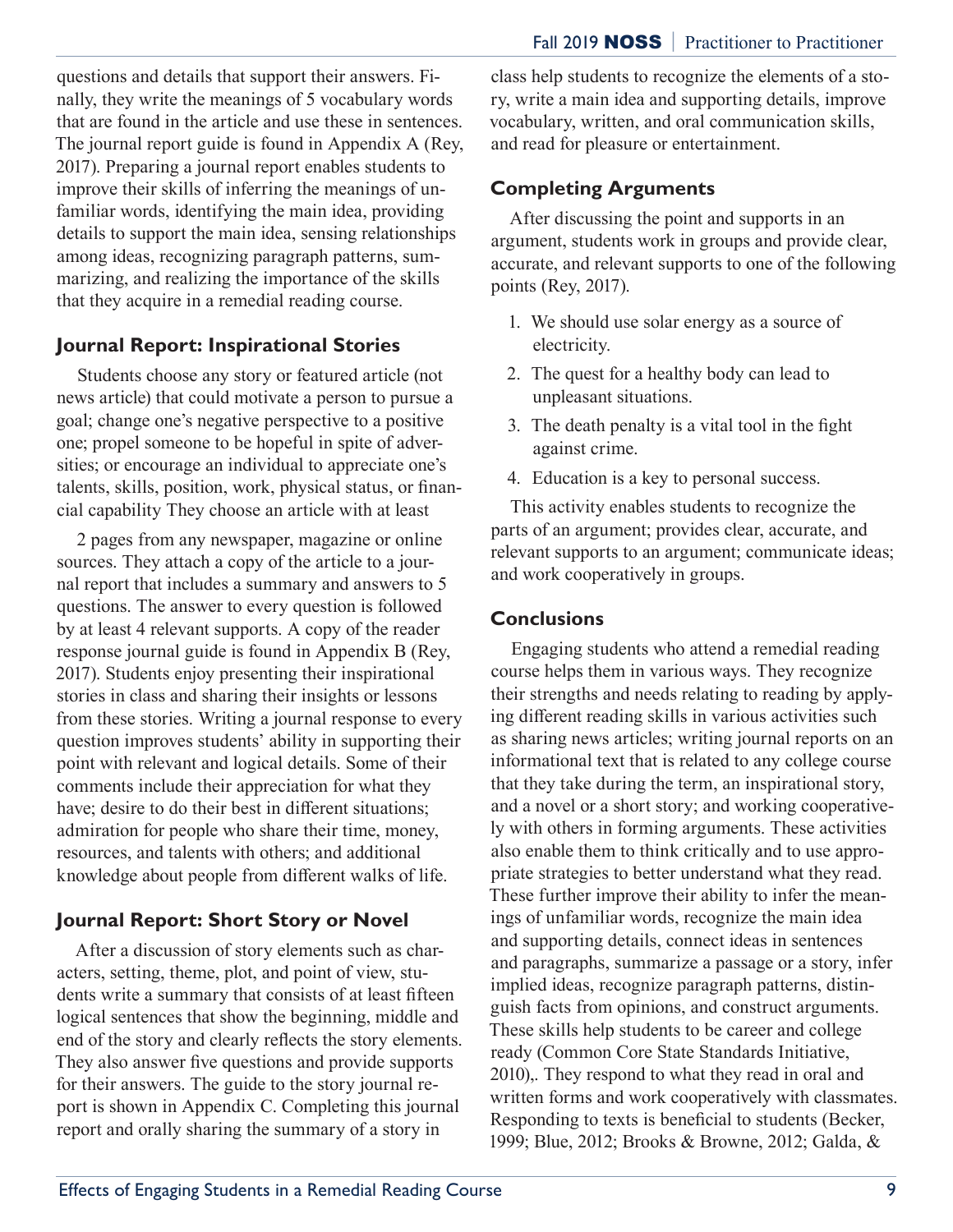#### NOSS Practitioner to Practitioner **|** Fall 2019

Beach, 2001; McIntosh, 2010; Rey, Kastner, Young, & Schuman, 2013; & Rosenblatt, 1982). Finally, they see the relevance of what they learn in a remedial reading course to disciplinary literacy

I continue to look for more resources and engage college students in activities that will help them to improve their reading skills, to apply these skills in meeting the reading demands in different disciplines, and to realize the importance of attending a remedial reading course.

## **References**

- Bailey, T., Jeong, D. W., & Cho, S.-W. (2010). Referral, enrollment, and completion in developmental education sequences in community colleges. *Economics of Education Review. 29*(2), 255–270.
- Becker, R. (1999). Reader response: students develop text. *Reading Horizons*. *40* (2), 103-126.
- Blue E. (2012). Reading and interpretive response to literary text: Drawing upon sociocultural perspective. *Reading & Writing Quarterly*. *28* (2), 164-178.
- Bettinger, E., & Long, B. T. (2007). "Institutional responses to reduce inequalities in college outcomes: Remedial and developmental courses in higher education." In S. Dickert-Conlin and R. Rubenstein (Eds.), *Economic inequality and higher education: Access, persistence, and success* (pp. 69–100). New York, NY: Russell Sage Foundation.
- Chen, X. (2016). Remedial coursetaking at U.S. public 2- and 4-year institutions: Scope, experiences, and outcomes *(NCES 2016-405). U.S. Department of Education.* Washington, DC: National Center for Education Statistics*.* Retrieved from http://nces. ed.gov/pubsearch.
- Common Core State Standards Initiative. (2010), *Common core state standards for English language arts & literacy in history/social studies, science and technical subjects.* Washington D.C: National Governors Association Center for Best Practices & Council of Chief State School Officers. Retrieved from http://www.corestandards.org/ELA-Literacy/
- Galda, L. & Beach, R. (2001). Response to literature as a cultural activity. *Reading Research Quarterly*. 28*36* (1 ), 64-73.
- McIntosh, J. (2010). Reader response journals in classroom practice. *Journal of Reading Education. 35 (*2), 30-34.
- Rey, V. (2017). *ACTOR: Key to efficient college reading*. Dubuque, IA: Kendall Hunt Publishing Co.
- Rey, V. & Karstadt, R. (2006). Strategies in teaching paired reading with content courses. *NADE Digest*, *2*(1), 29-33.
- Rey, V., Kastner, J., Young, E. & Schuman, D. (2013). The college students' perceptions of their reading skills and knowledge. *Care for Affect in Reading Education Journal*. *28*, 37-44.
- Rosenblatt, L. (1982). The literary transaction: Evocation and response. *Theory into Practice, 21*, 268-277.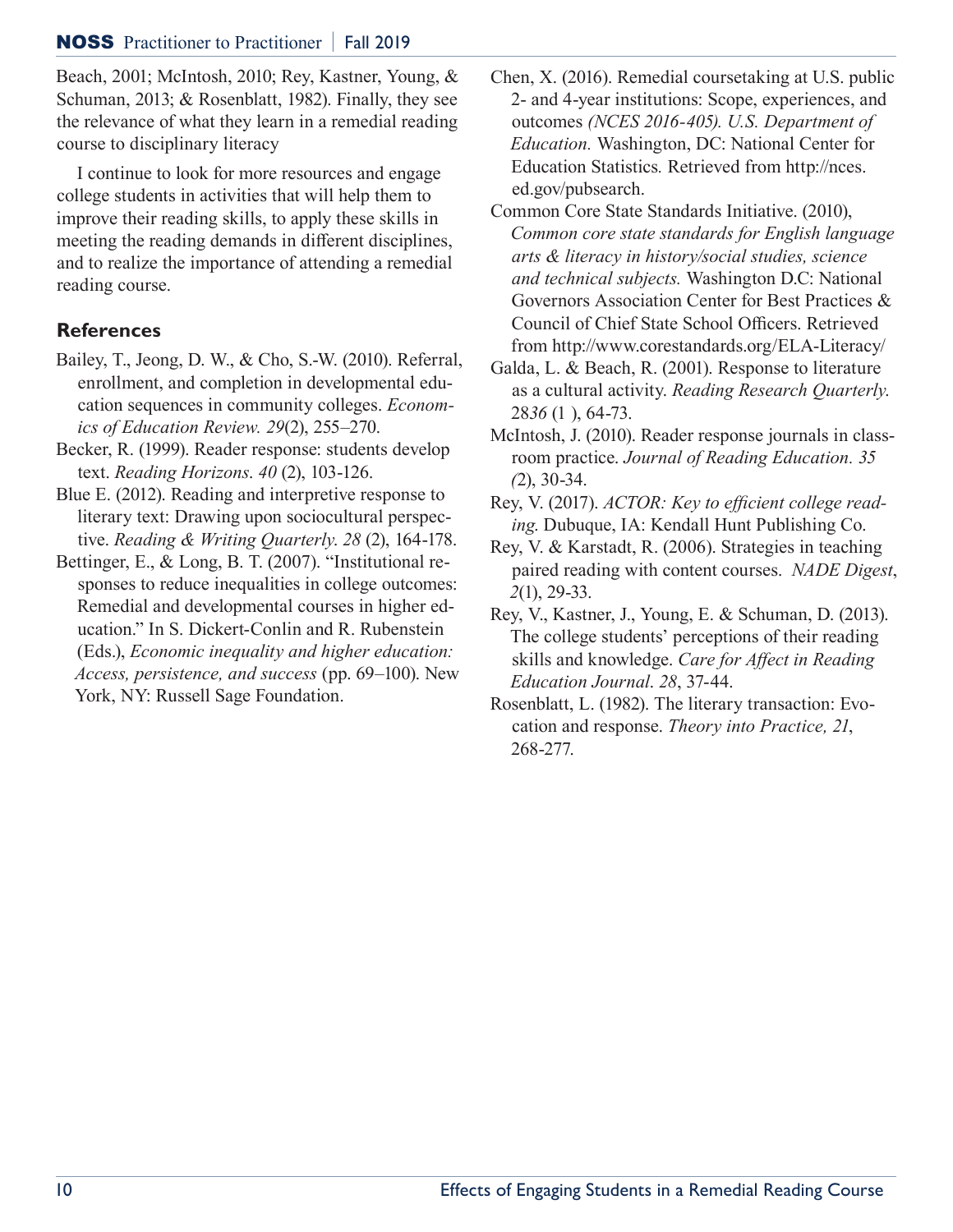## **Appendix A**

## **Reading Journal Guide (Informational Text)**

|                       | Date Submitted Due Due Due<br>Name                                                                                                                                                                                                                                                                                                                     |  |  |  |
|-----------------------|--------------------------------------------------------------------------------------------------------------------------------------------------------------------------------------------------------------------------------------------------------------------------------------------------------------------------------------------------------|--|--|--|
|                       |                                                                                                                                                                                                                                                                                                                                                        |  |  |  |
| Source of Publication |                                                                                                                                                                                                                                                                                                                                                        |  |  |  |
|                       | I. Choose any article (not news) from Times, Newsweek, or any informative magazine or online sources. The<br>article must be related to Psychology, Sociology, Philosophy, Economics, Health, Social Justice, Anthropol-<br>ogy, and other college courses. The article must consist of two pages or more. Attach a copy of the article. (5<br>points) |  |  |  |
|                       | II. Summary - Write a summary with at least ten sentences. Be sure your summary is based on the entire article.<br>It must have a thesis statement and relevant supporting details. (10 points)                                                                                                                                                        |  |  |  |
|                       | III. Comments - Discuss your feelings, reactions, or beliefs about the article. Answer five questions from the list.<br>The discussion of your answers should have at least 5 paragraphs—one paragraph for your answer and 4<br>supports to your answer (20 points)                                                                                    |  |  |  |
|                       | A. What did you feel while reading the article? Describe your feelings.                                                                                                                                                                                                                                                                                |  |  |  |
|                       | B. What were you reminded of while reading it? Discuss it.                                                                                                                                                                                                                                                                                             |  |  |  |
|                       | C. Why did you choose this for your journal?                                                                                                                                                                                                                                                                                                           |  |  |  |
|                       | D. What did you learn from this article? Is it important to you? Explain.                                                                                                                                                                                                                                                                              |  |  |  |
|                       | E. What questions do you want to ask the author of the article? Why?                                                                                                                                                                                                                                                                                   |  |  |  |
|                       | F. What part of the article strikes you? Discuss it.                                                                                                                                                                                                                                                                                                   |  |  |  |
|                       | G. Have you read something similar to this? In what way is it the same or somehow related to the article?                                                                                                                                                                                                                                              |  |  |  |
|                       | I. Have you seen or heard something related to the article? Discuss it.                                                                                                                                                                                                                                                                                |  |  |  |
|                       | J. After reading this, is there a change in your established beliefs? Explain.                                                                                                                                                                                                                                                                         |  |  |  |
|                       | K. Do you think other people should read this? Why or why not?                                                                                                                                                                                                                                                                                         |  |  |  |
|                       | L. Is it good that you read this article? Why or why not?                                                                                                                                                                                                                                                                                              |  |  |  |
|                       | IV. Vocabulary Choose five words in the article. You may include unfamiliar words. Using the dictionary, write<br>the meaning of each word. Be sure the meaning is similar to the way it is used in the article. Underline the 5<br>words on the copy of the article that you are required to attach. (5 points)                                       |  |  |  |
|                       | V. Sentences: Write your own sentence for each word. The sentence is satisfactory if it makes sense and gives<br>clues to the meaning of the word. (5 points)                                                                                                                                                                                          |  |  |  |
|                       | Grammar & Spelling (5 points)<br>An assignment that does not adhere to the above-mentioned guidelines will be downgraded. The highest grade<br>for an assignment that is submitted after a week is 70 % or C. An assignment that is submitted after two weeks<br>that it is due will not be accepted. The grade is Unsatisfactory. .                   |  |  |  |

Total Points  $\frac{1}{50} = \frac{1}{20}$  Letter Grade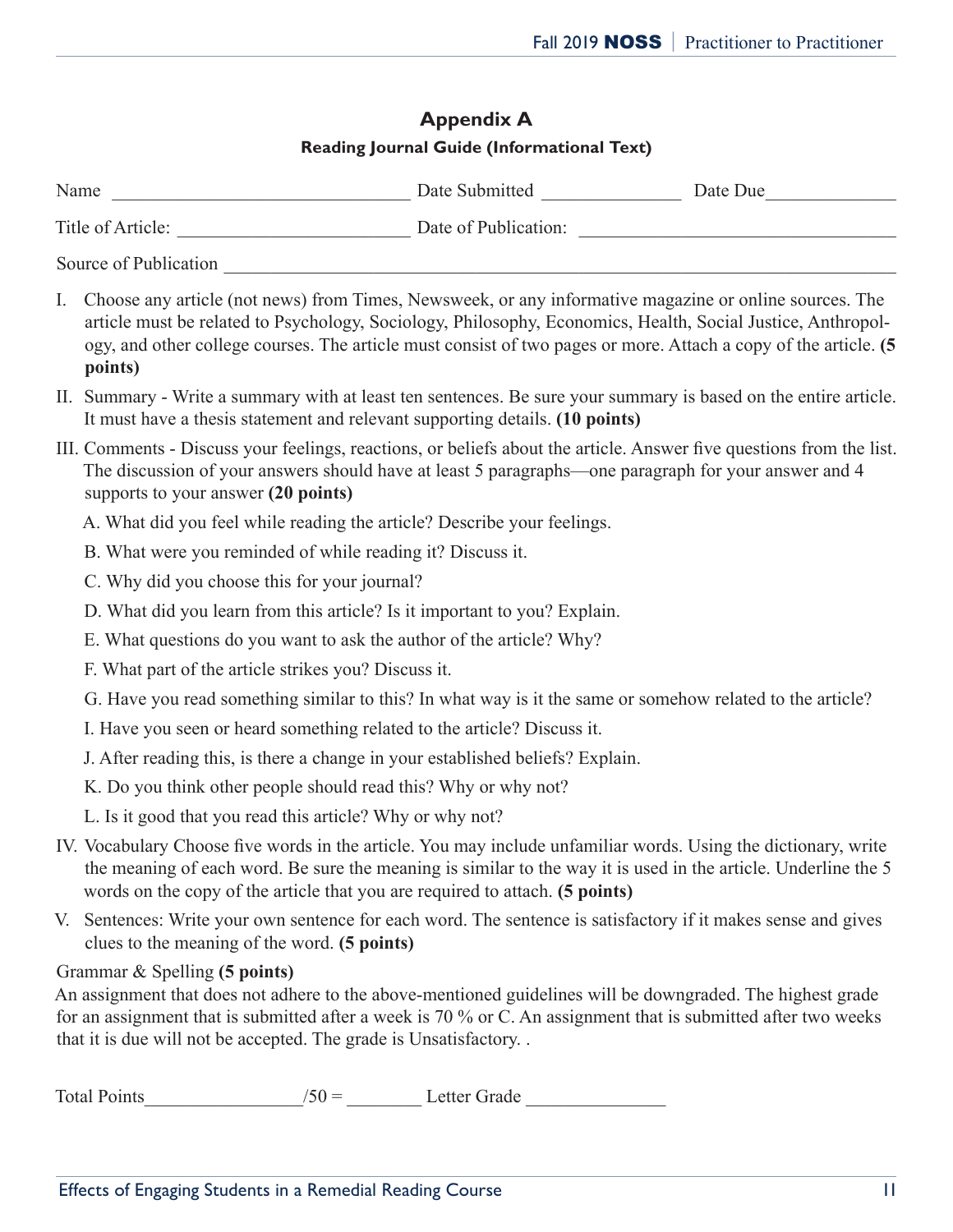# **Appendix B**

#### **Reading Journal Guide (Inspirational Article/Story)**

| $\mathbf{v}$<br>Narrt | . J11e | лят |
|-----------------------|--------|-----|
|                       |        |     |

I. Choose any story or featured article (not news article) that could inspire someone. You may use any newspaper, magazine, scholarly journal in print or digital. The article must consist of at least two pages. Attach a copy of the article. **(5 points)**

Write a report that includes the following: Title of the Article, Author, Date of Publication, Website address or title of magazine or newspaper

- II. Summary: Write a summary based on the article. The pattern of organization of your summary must be the same as the pattern of the article. There must be ten on more logical sentences. **(10 points)**
- III. Comments: Answer the following questions.

The discussion of your answers should have at least 5 paragraphs. Write at least 1 paragraph that includes you answer to every question and 4 supporting details. **(30 points)**

#### **Questions:**

A. Why did you choose this article?

- B. What did you feel while reading this article? Why?
- C. After reading this article, is there a change in your beliefs? Why or why not?

D. Do you think other people should read this? Why?

E. How did reading this article change your attitude toward reading inspirational stories or articles? Explain.

The journal report must be typed and must be submitted on time. Use correct spelling, grammar and punctuation marks **(5 points).**

An assignment that does not adhere to the above-mentioned guidelines will be downgraded. The highest grade for an assignment that is submitted after a week is 70 % or C. An assignment that is submitted after two weeks that it is due will not be accepted. The grade is Unsatisfactory or 0%.

Total Points  $/50 =$  Letter Grade